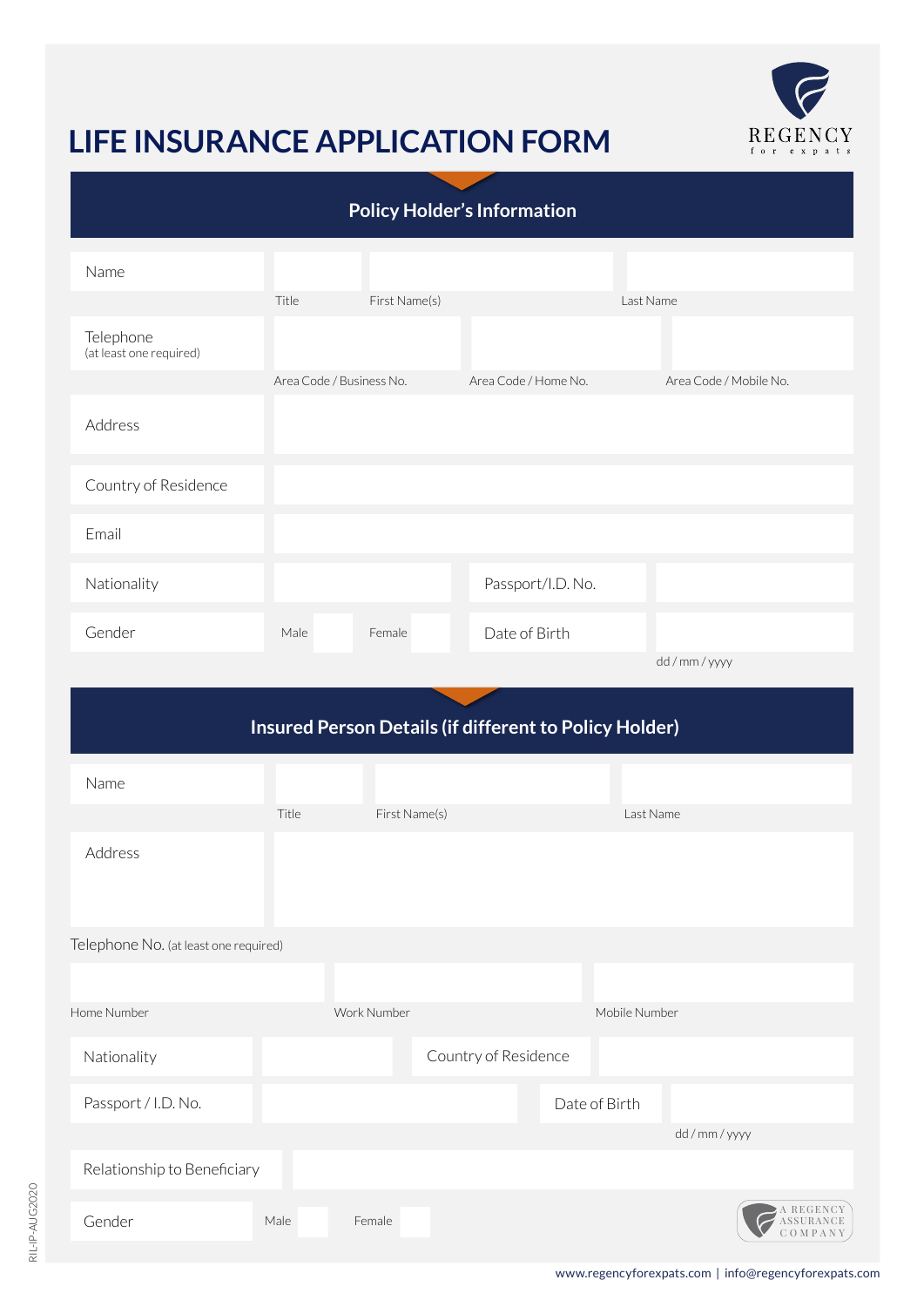| <b>Additional Information</b>                                        |             |               |  |                         |               |                    |             |
|----------------------------------------------------------------------|-------------|---------------|--|-------------------------|---------------|--------------------|-------------|
| Leave blank<br>Occupation                                            |             | Annual Income |  | Leave blank             |               | Total Net Worth    | Leave blank |
| Nature of Business                                                   | Leave blank |               |  | Length of time employed |               | Leave blank        |             |
| Leave blank<br>Name & Address of Employer                            |             |               |  |                         |               |                    |             |
| Have you ever used tobacco or nicotine products?<br>Yes<br><b>No</b> |             |               |  |                         |               |                    |             |
|                                                                      |             | Date Used     |  |                         |               | Frequency / Amount |             |
| Cigarettes                                                           |             |               |  |                         |               |                    |             |
| Cigars                                                               |             |               |  |                         |               |                    |             |
| Other                                                                |             |               |  |                         |               |                    |             |
|                                                                      |             |               |  |                         |               |                    |             |
| <b>Beneficiary Information</b>                                       |             |               |  |                         |               |                    |             |
| Name                                                                 |             |               |  |                         |               |                    |             |
|                                                                      | Title       | First Name(s) |  |                         | Last Name     |                    |             |
| Address                                                              |             |               |  |                         |               |                    |             |
| Telephone No. (at least one required)                                |             |               |  |                         |               |                    |             |
| Home Number                                                          |             | Work Number   |  |                         | Mobile Number |                    |             |
| Nationality                                                          |             |               |  | Country of Residence    |               |                    |             |
| Passport / I.D. No.                                                  |             |               |  |                         | Date of Birth |                    |             |
| Relationship to insured                                              |             |               |  |                         |               | dd / mm / yyyy     |             |
|                                                                      |             |               |  |                         |               |                    |             |
| Gender                                                               | Male        | Female        |  |                         |               |                    |             |
|                                                                      |             |               |  |                         |               |                    |             |
|                                                                      |             |               |  |                         |               |                    |             |

A REGENCY ASSURANCE C O M P A N Y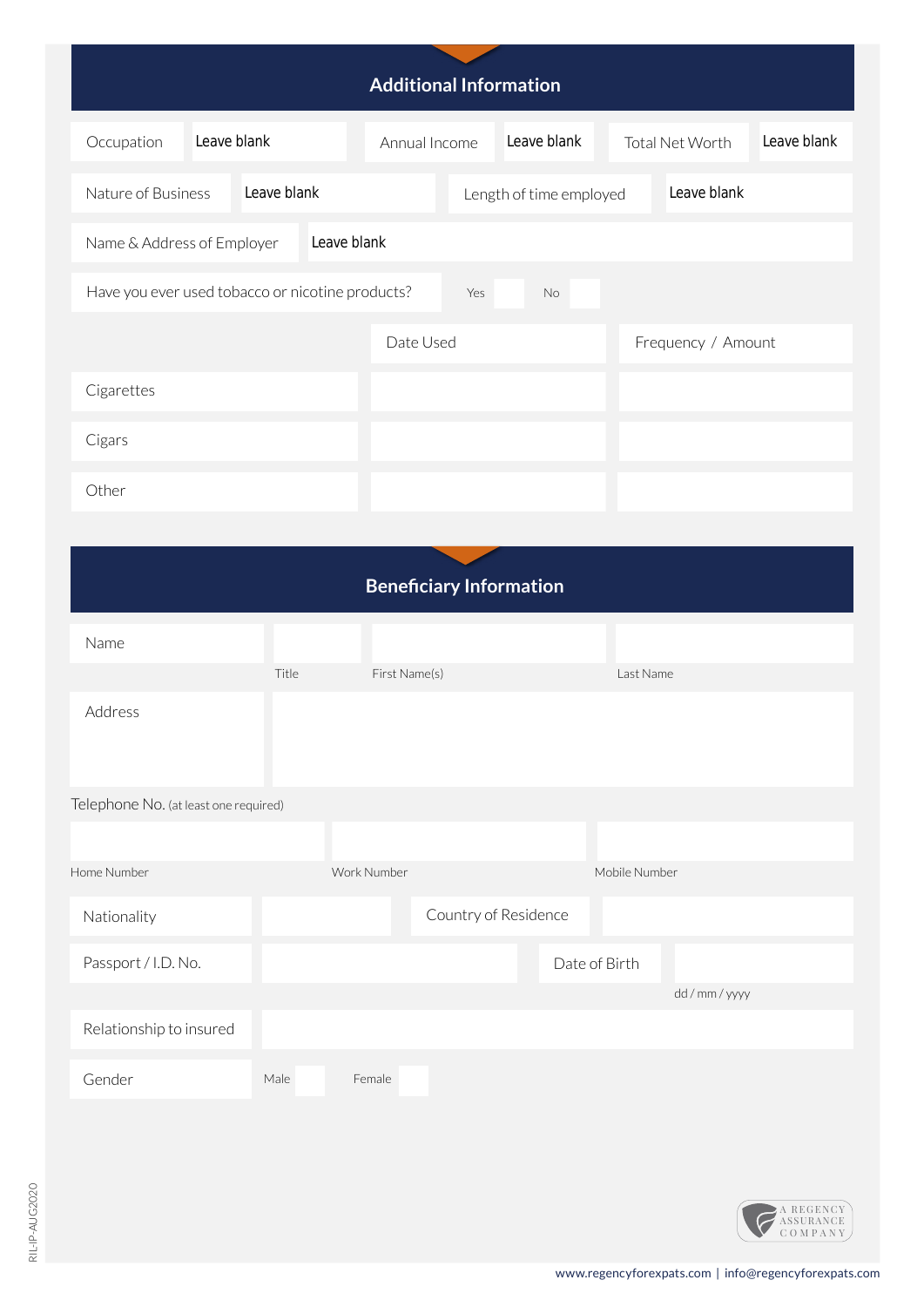| <b>Protection Benefits Details</b>                                               |      |                     |                         |  |  |  |
|----------------------------------------------------------------------------------|------|---------------------|-------------------------|--|--|--|
| <b>Start Date</b>                                                                |      | Amount of Insurance |                         |  |  |  |
| dd / mm / yyyy                                                                   |      |                     |                         |  |  |  |
| <b>Choose Your Payment Options</b>                                               |      |                     |                         |  |  |  |
| Please select your payment frequency.                                            |      |                     |                         |  |  |  |
| Annual (No surcharge)<br>Semi-Annual (8% surcharge)<br>Quarterly (12% surcharge) |      |                     | Monthly (16% surcharge) |  |  |  |
| <b>Credit Card Details</b>                                                       |      |                     |                         |  |  |  |
| Please select how you want to pay                                                | Visa | MasterCard          |                         |  |  |  |
| Credit Card Number                                                               |      |                     | Expiry                  |  |  |  |
| Name on Card                                                                     |      |                     | <b>CVC</b>              |  |  |  |
| <b>Other Information</b>                                                         |      |                     |                         |  |  |  |

- Have you ever had an application for life or private health insurance refused, modified or agreed but with a reduced benefit amount? (If yes, please provide details in the Notes section)
- Will this life insurance policy replace an existing policy or annuity? If yes, you may need provide additional information.
- Has anyone offered an inducement, fee or any other type of compensation as an incentive for you to take out this life insurance policy?
- Have you been convicted of driving whilst intoxicated or impaired whilst under the influence of alcohol or drugs? (If yes, please provide details in the Notes section).

#### Leave blank

• Are you a member or intend to join the armed forces?

#### Leave blank

• Do you hold a pilot licence, or have flown within the last 5 years other than as a passenger in any type of aircraft?

### Leave blank

• Have you over the last 5 years (or plan to) taken part in hang gliding, parachuting, hot air ballooning, rock climbing, base or cliff jumping, motor cycle racing, motor racing, scuba or sky diving or any other sport considered dangerous? (If yes, please provide details in the Notes section below)

#### Leave blank